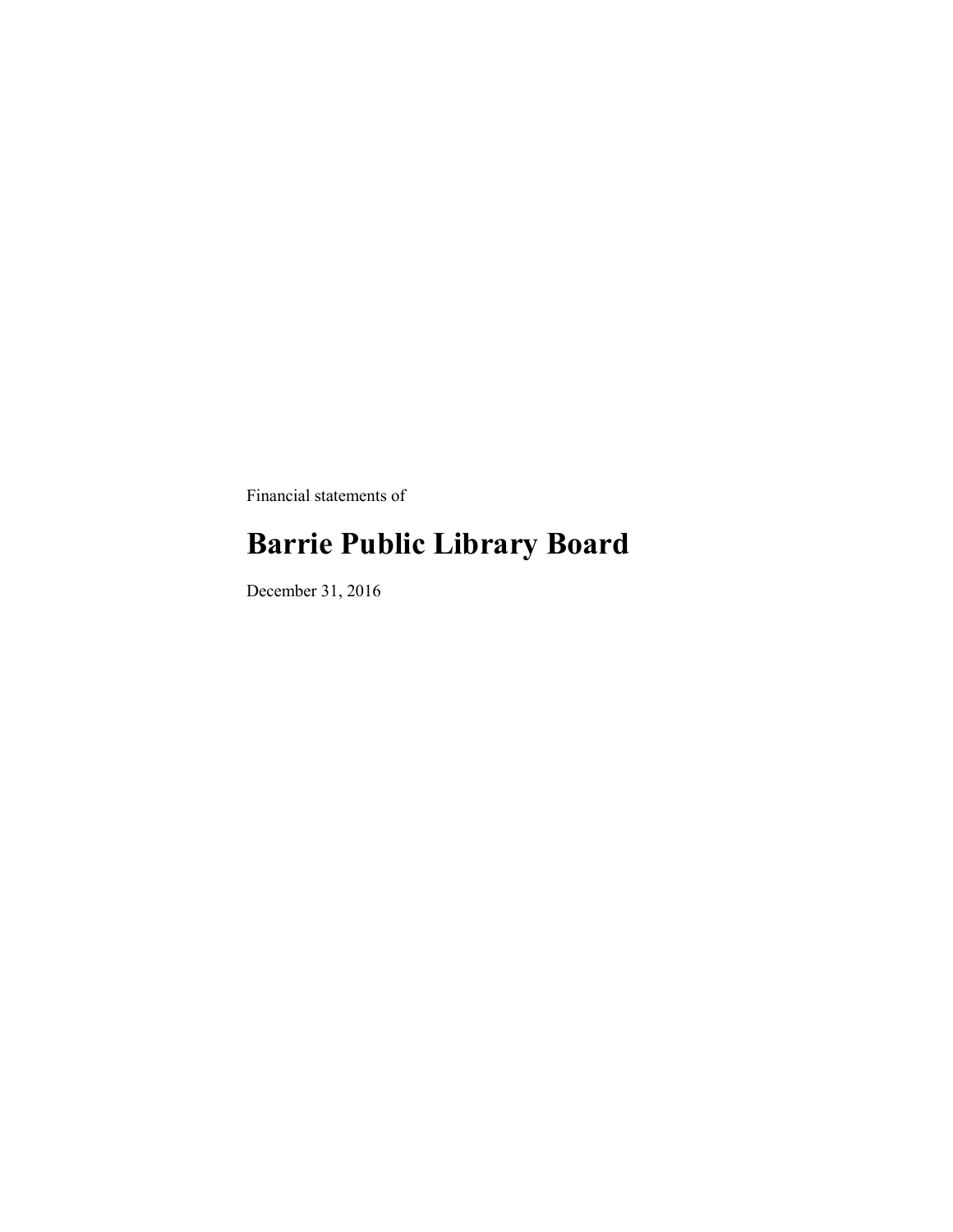# **Barrie Public Library Board**<br>December 31, 2016

### Table of contents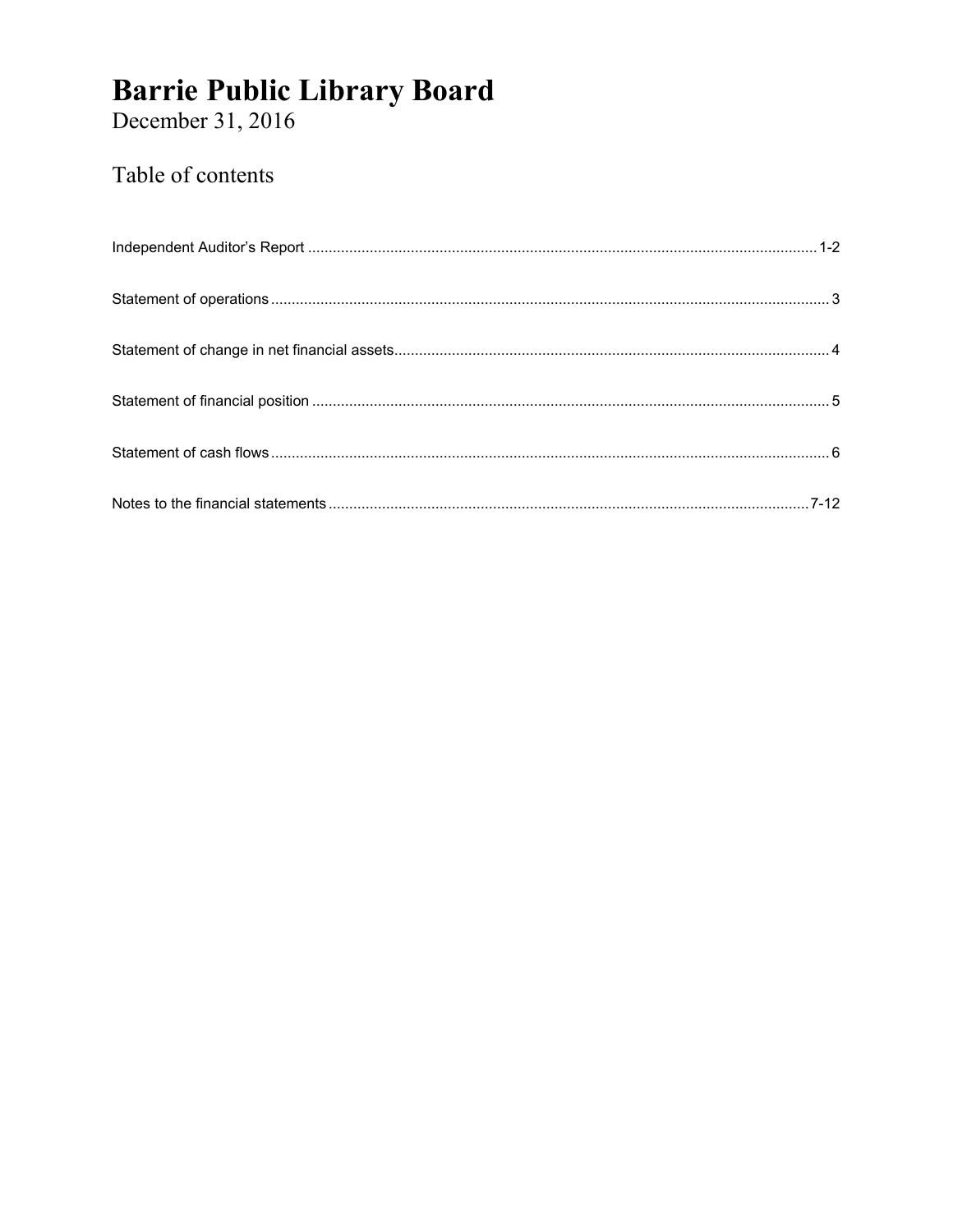# **Deloitte.**

Deloitte LLP 400 Applewood Crescent Suite 500 Vaughan ON L4K 0C3 Canada

Tel: 416-601-6150 Fax: 416-601-6151 www.deloitte.ca

## **Independent Auditor's Report**

To the Board of Trustees of the Barrie Public Library Board

We have audited the accompanying financial statements of the Barrie Public Library Board which comprise the statement of financial position as at December 31, 2016, and the statements of operations, change in net financial assets and cash flows for the year then ended, and a summary of significant accounting policies and other explanatory information.

### **Management's Responsibility for the Financial Statements**

Management is responsible for the preparation and fair presentation of these financial statements in accordance with Canadian public sector accounting standards, and for such internal control as management determines is necessary to enable the preparation of financial statements that are free from material misstatement, whether due to fraud or error.

### **Auditor's Responsibility**

Our responsibility is to express an opinion on these financial statements based on our audit. We conducted our audit in accordance with Canadian generally accepted auditing standards. Those standards require that we comply with ethical requirements and plan and perform the audit to obtain reasonable assurance about whether the financial statements are free from material misstatement.

An audit involves performing procedures to obtain audit evidence about the amounts and disclosures in the financial statements. The procedures selected depend on the auditor's judgment, including the assessment of the risks of material misstatement of financial statements, whether due to fraud or error. In making those risk assessments, the auditor considers internal control relevant to the entity's preparation and fair presentation of the financial statements in order to design audit procedures that are appropriate in the circumstances, but not for the purpose of expressing an opinion on the effectiveness of the entity's internal control. An audit also includes evaluating the appropriateness of accounting policies used and the reasonableness of accounting estimates made by management, as well as evaluating the overall presentation of the financial statements.

We believe that the audit evidence we have obtained is sufficient and appropriate to provide a basis for our qualified audit opinion.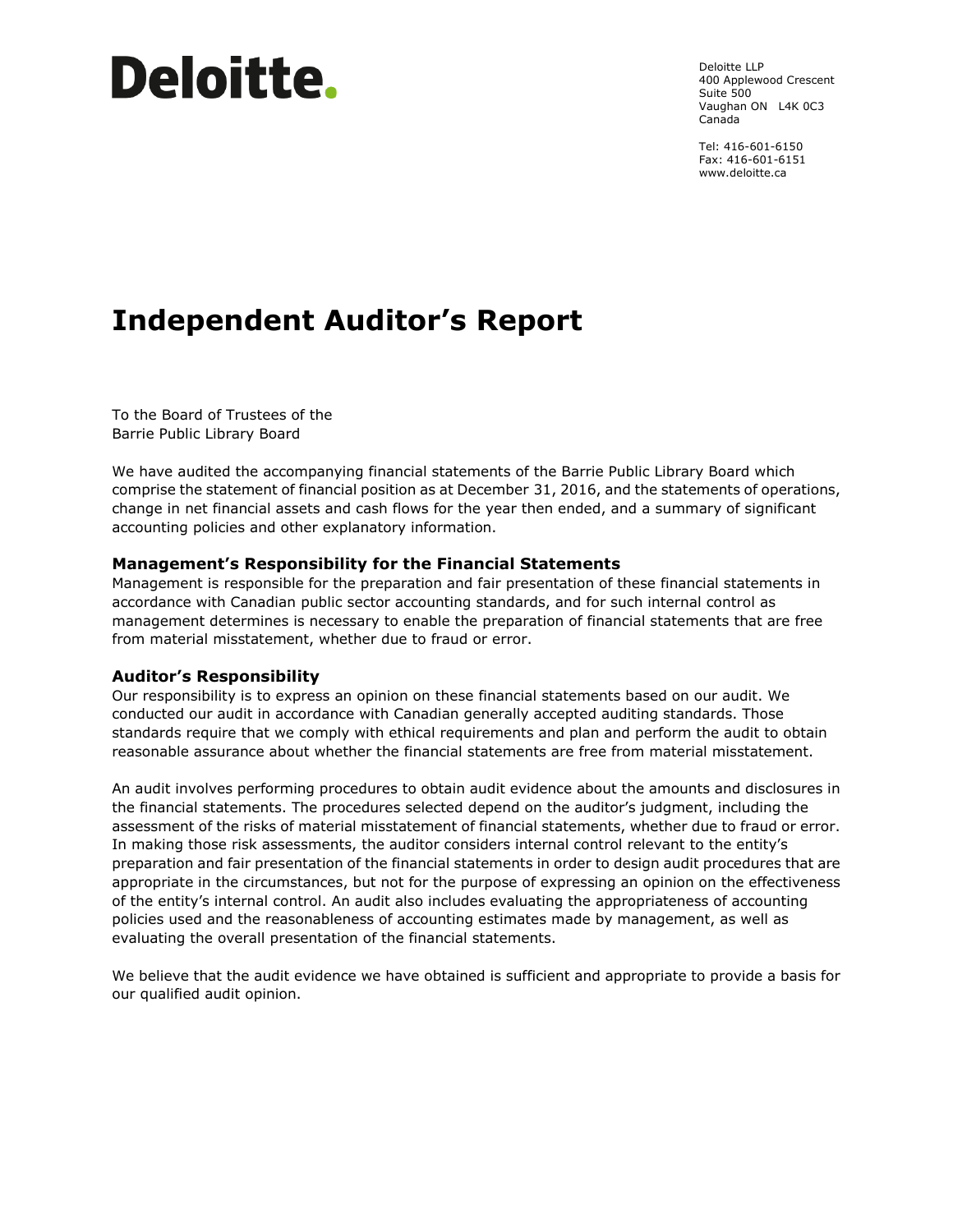### **Basis for Qualified Opinion**

In common with similar organizations, Barrie Public Library Board derives revenue from fines, donations and fundraising activities, the completeness of which is not susceptible to satisfactory audit verification. Accordingly, our verification of these revenues was limited to the amounts recorded in the records of Barrie Public Library Board and we were not able to determine whether any adjustments might be necessary to fines, donations and fundraising revenues, annual surplus and cash flows from operations for the years ended December 31, 2016 and December 31, 2015, financial assets as at December 31, 2016 and December 31, 2015 and accumulated surplus as at January 1 and December 31 for both the 2016 and 2015 years. Our audit opinion on the financial statements for the year ended December 31, 2015 was modified accordingly, because of the possible effects of this scope limitation.

### **Qualified Opinion**

In our opinion, except for the possible effects of the matter described on the Basis for Qualified Opinion paragraph, the financial statements present fairly, in all material respects, the financial position of Barrie Public Library Board as at December 31, 2016 and the result of its operations and its cash flows for the year then ended in accordance with Canadian public sector accounting standards.

Deloitte 11P

Chartered Professional Accountants Licensed Public Accountants April 27, 2017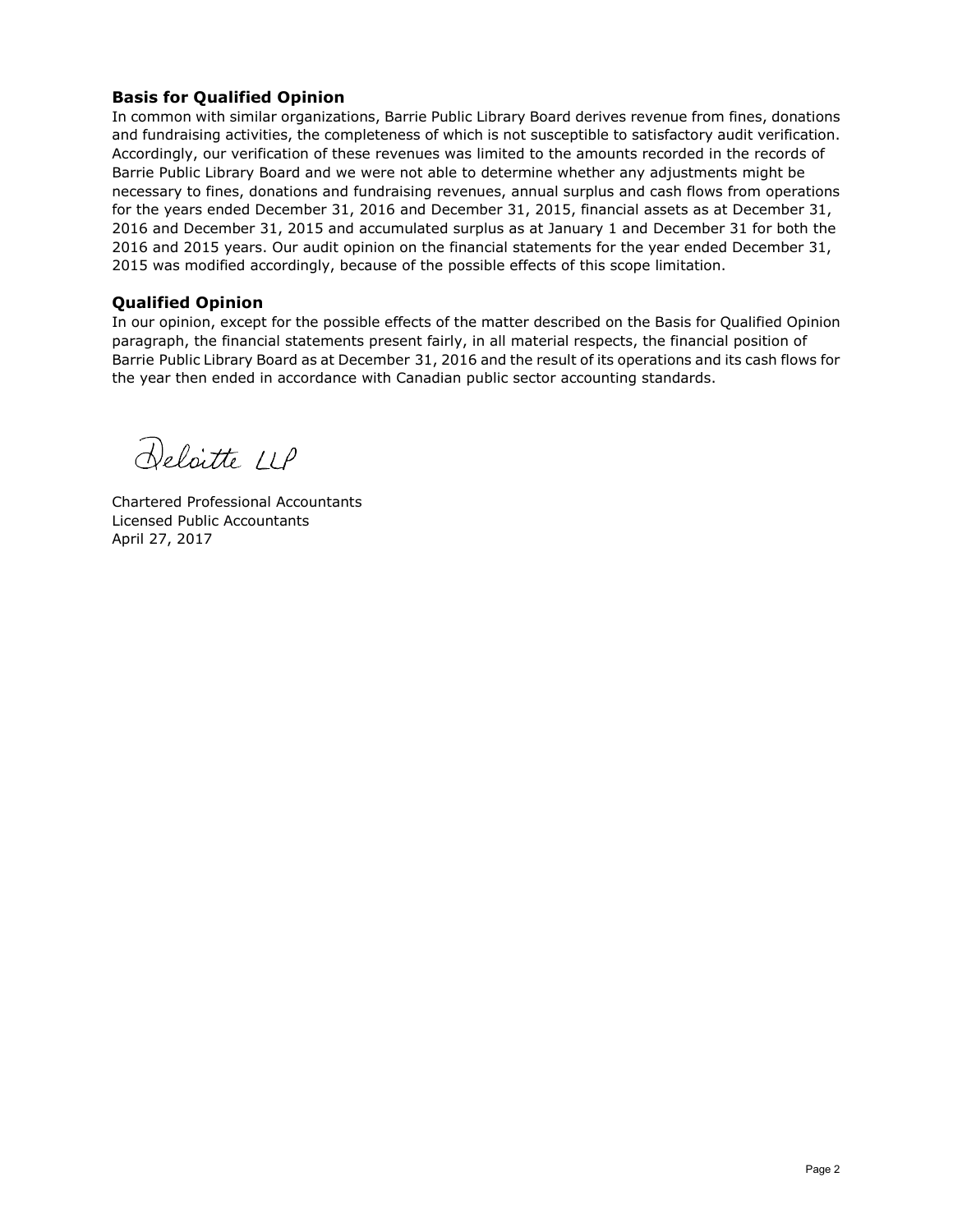Statement of operations

year ended December 31, 2016

|                                              | <b>Budget</b> |           |           |
|----------------------------------------------|---------------|-----------|-----------|
|                                              | (Note 8)      | 2016      | 2015      |
|                                              | \$            | \$        | \$        |
| <b>Revenue</b>                               |               |           |           |
| Municipal contribution (Note 2)              | 7,307,319     | 7,307,319 | 6,926,612 |
| Development charges (Note 2)                 | 50,000        | 50,000    | 170,000   |
| Provincial grant                             | 271,808       | 271,808   | 271,808   |
| Miscellaneous grant                          |               | 1,617     | 34,234    |
| Contract receipt - Township of Oro-Medonte   | 164.430       | 164,430   | 156,600   |
| <b>Fines</b>                                 | 100,000       | 108,693   | 86,177    |
| Programs fees                                | 39,000        | 40,693    | 41,228    |
| Donations                                    |               | 15,407    | 17,612    |
| Fundraising revenue, cafe and boutique sales |               | 114,366   | 112,375   |
| Interest                                     |               | 18,352    | 18,571    |
|                                              | 7,932,557     | 8,092,685 | 7,835,217 |
|                                              |               |           |           |
| <b>Expenses</b><br>Amortization              | 1,080,438     | 1,080,438 | 1,030,610 |
| Fundraising, cafe and boutique expenses      |               | 126,204   | 50,173    |
| Maintenance                                  | 342,372       | 294,055   | 394,383   |
| <b>Materials</b>                             |               | 233,499   | 43,513    |
| Other supplies                               | 103,000       | 124,850   | 126,141   |
| Personnel                                    | 5,041,193     | 4,791,885 | 5,061,442 |
| Processing, professional and other           | 590,630       | 507,942   | 369,113   |
| Facility expenses (Note 2)                   | 817,927       | 704,651   | 706,365   |
|                                              | 7,975,560     | 7,863,524 | 7,781,740 |
|                                              |               |           |           |
| Annual surplus                               | (43,003)      | 229,161   | 53,477    |
| Accumulated surplus, beginning of year       | 5,161,919     | 5,161,919 | 5,108,442 |
| Accumulated surplus, end of year             | 5,118,916     | 5,391,080 | 5,161,919 |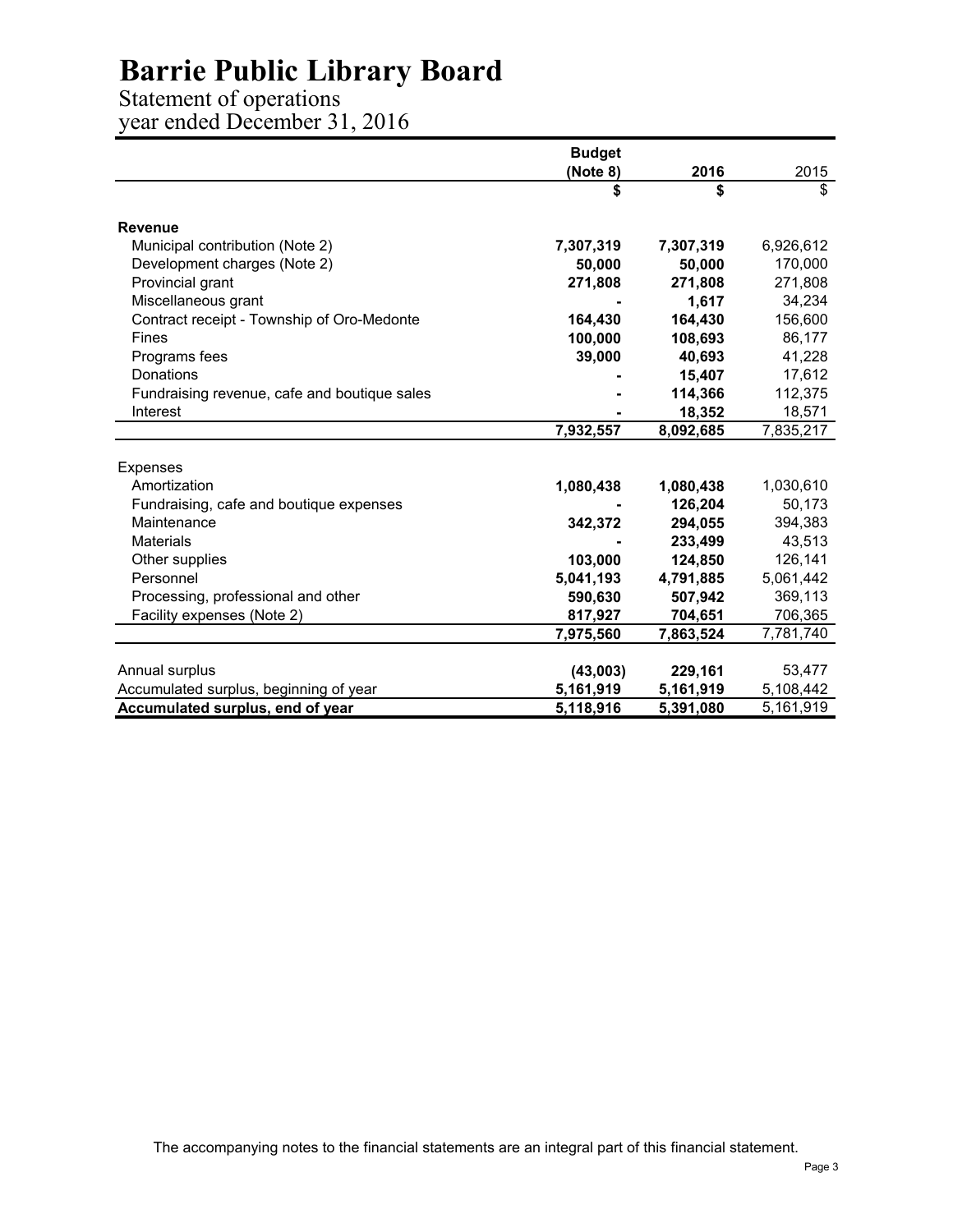Statement of change in net financial assets year ended December 31, 2016

|                                         | <b>Budget</b> |           |            |
|-----------------------------------------|---------------|-----------|------------|
|                                         | (Note 8)      | 2016      | 2015       |
|                                         | \$            | \$        | \$         |
| Annual surplus (deficit)                | (43,003)      | 229,161   | 53,477     |
| Acquisition of tangible capital assets  | (990, 900)    | (999,899) | (988, 104) |
| Amortization of tangible capital assets | 1,080,438     | 1,080,438 | 1,030,610  |
|                                         | 46,535        | 309,700   | 95,983     |
| Increase in prepaid expenses            |               | (327)     | (115, 239) |
| Net change in net financial assets      | 46,535        | 309,373   | (19, 256)  |
| Net financial assets, beginning of year | 270,833       | 270,833   | 290,089    |
| Net financial assets, end of year       | 317,368       | 580,206   | 270,833    |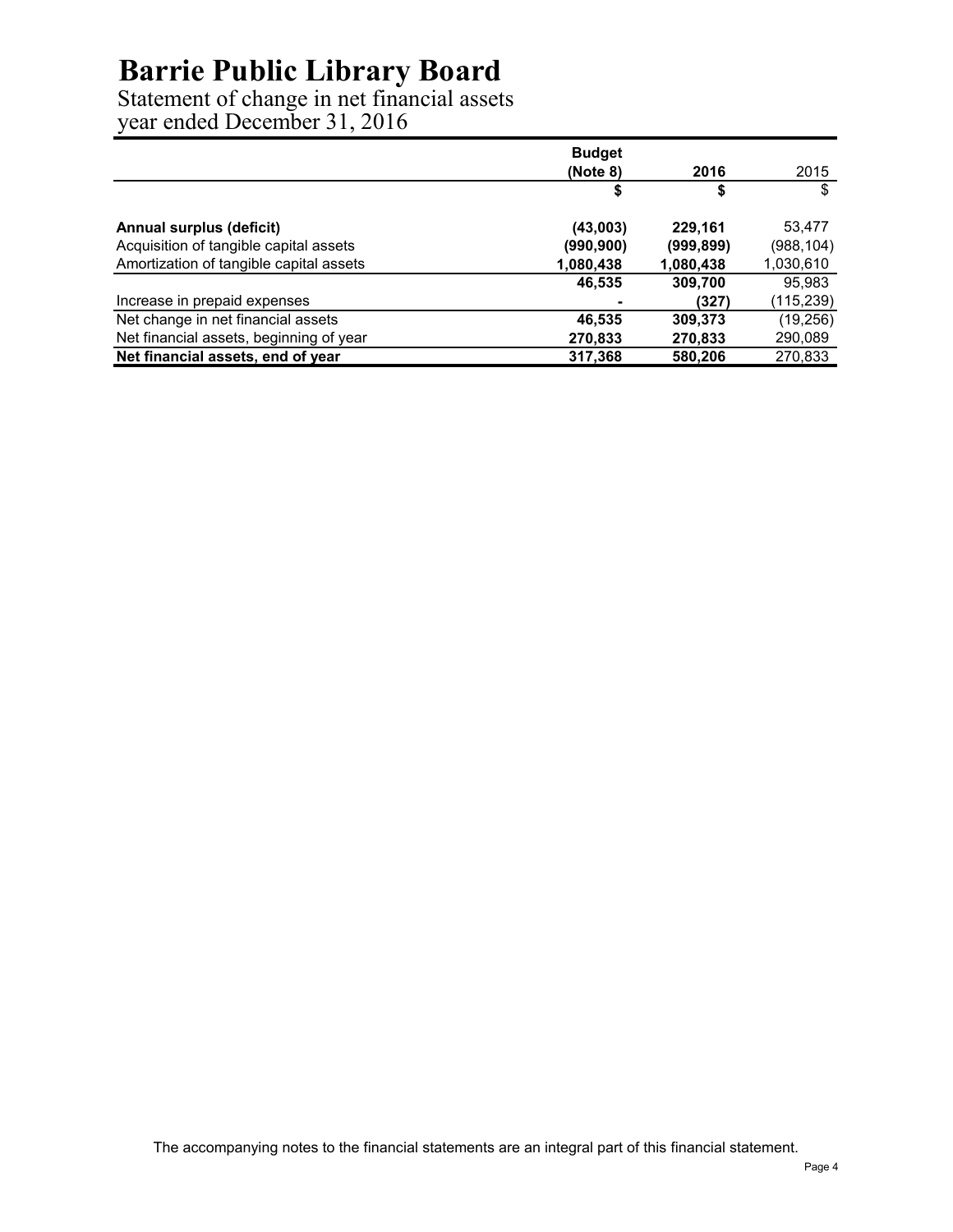Statement of financial position

as at December 31, 2016

|                                                         | 2016      | 2015      |
|---------------------------------------------------------|-----------|-----------|
|                                                         | \$        | \$        |
| <b>Financial assets</b>                                 |           |           |
| Cash                                                    | 1,160     | 1,360     |
| Accounts receivable                                     | 90,600    | 350,640   |
| Due from The Corporation of the City of Barrie (Note 2) | 1,568,608 | 1,104,094 |
|                                                         | 1,660,368 | 1,456,094 |
|                                                         |           |           |
| <b>Liabilities</b>                                      |           |           |
| Accounts payable and accrued liabilities                | 199,740   | 320,953   |
| Employee future benefits liability (Note 3)             | 816,483   | 813,018   |
| Deferred revenue                                        | 63,939    | 51,290    |
|                                                         | 1,080,162 | 1,185,261 |
| Net financial assets                                    | 580,206   | 270,833   |
| <b>Non-financial assets</b>                             |           |           |
| Tangible capital assets (Note 4)                        | 4,683,269 | 4,763,808 |
| Prepaid expenses                                        | 127,605   | 127,278   |
|                                                         | 4,810,874 | 4,891,086 |
| <b>Accumulated surplus (Note 5)</b>                     | 5,391,080 | 5,161,919 |

Approved on behalf of the Board Trustee Trustee

The accompanying notes to the financial statements are an integral part of this financial statement.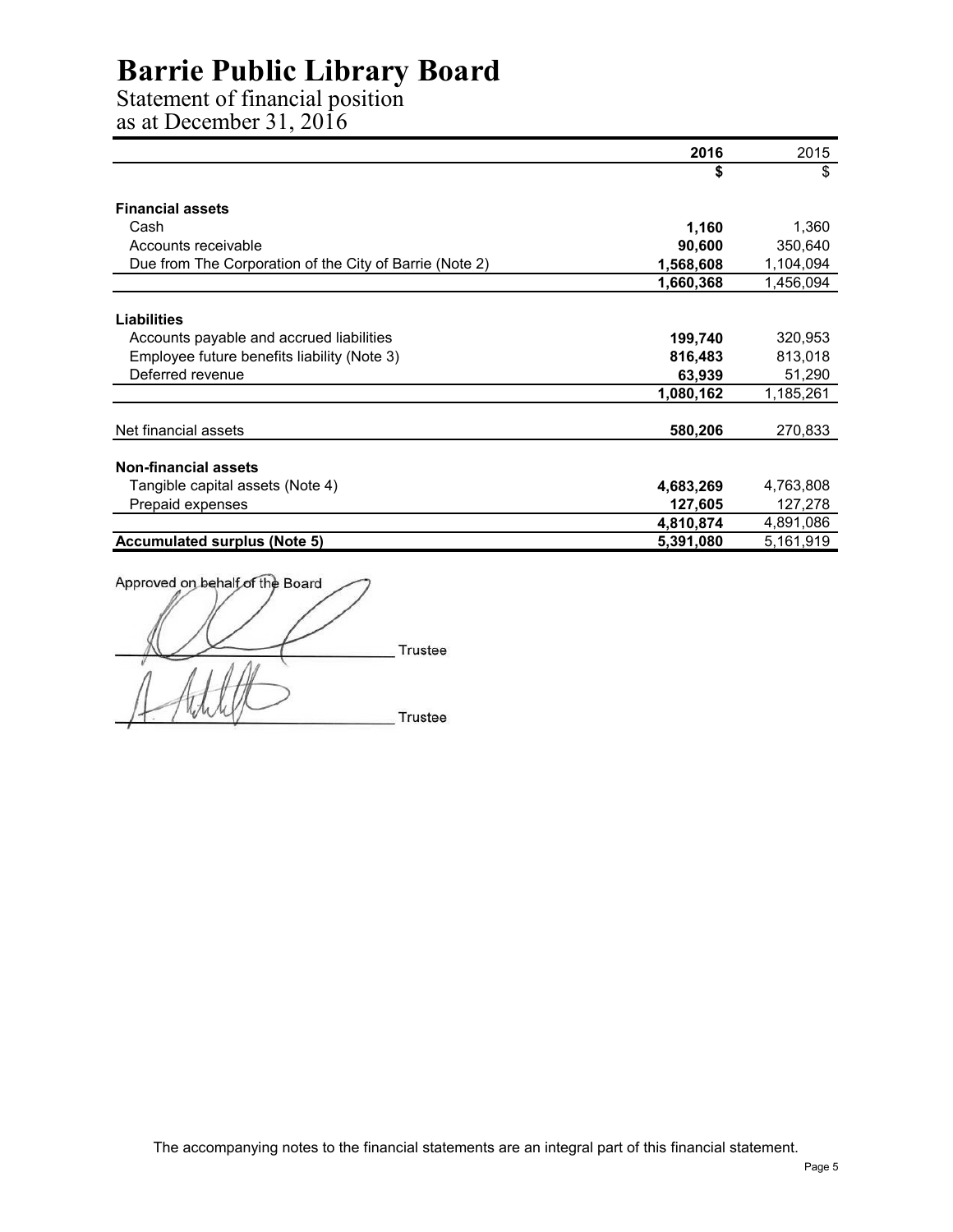Statement of cash flows year ended December 31, 2016

|                                                | 2016       | 2015       |
|------------------------------------------------|------------|------------|
|                                                | \$         | \$         |
| <b>Operating activities</b>                    |            |            |
| Annual surplus                                 | 229,161    | 53,477     |
| Item not involving cash                        |            |            |
| Amortization                                   | 1,080,438  | 1,030,610  |
|                                                | 1,309,599  | 1,084,087  |
| Change in non-cash operating balances          |            |            |
| Accounts receivable                            | 260,040    | (207, 636) |
| Due from The Corporation of the City of Barrie | (464, 514) | 136,965    |
| Prepaid expenses                               | (327)      | (115, 239) |
| Accounts payable and accrued liabilities       | (121, 213) | 23,414     |
| Deferred revenue                               | 12,649     | 1,017      |
| Employee future benefits liability             | 3,465      | 65,496     |
|                                                | 999,699    | 988,104    |
| <b>Capital activity</b>                        |            |            |
| Acquisition of tangible capital assets         | (999,899)  | (988,104)  |
| Net change in cash                             | (200)      |            |
| Cash, beginning of year                        | 1,360      | 1,360      |
| Cash, end of year                              | 1,160      | 1,360      |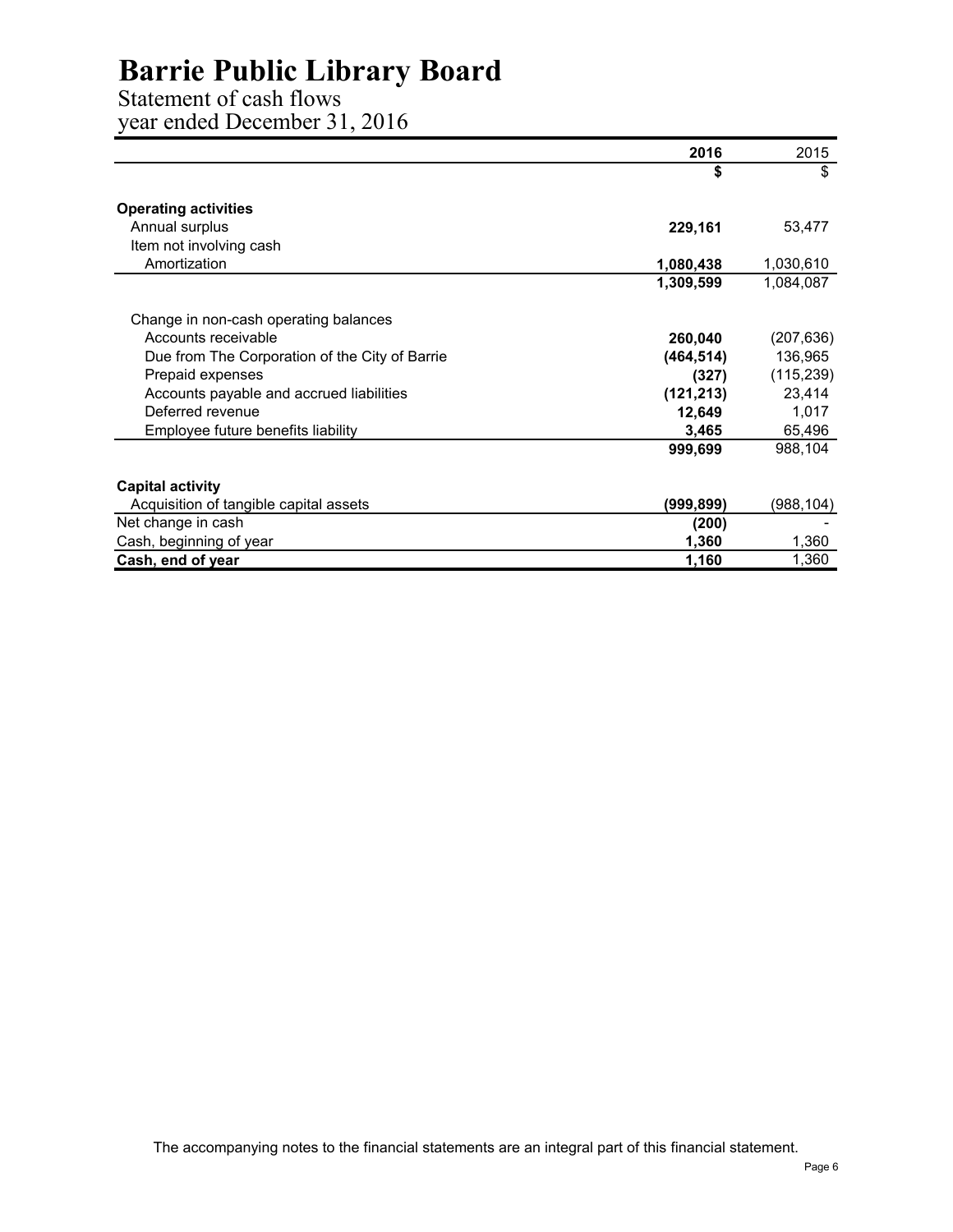Notes to the financial statements

#### **1. Summary of significant accounting policies**

#### *Management's responsibility for the financial statements*

The financial statements of the Barrie Public Library Board ("Board") are the responsibility of management. They have been prepared in accordance with Canadian public sector accounting standards. The Board is a registered charity and as such, is exempt from income tax under the Canadian Income Tax Act, and may issue income tax receipts to donors. Its primary role is to provide library services to the general public.

#### *Accrual basis of accounting*

Revenues and expenses are reported on the accrual basis of accounting. The accrual basis of accounting recognizes revenues in the period in which the transactions or events occurred that give rise to the revenue; expenses are recognized in the period that the goods or services are acquired and a legal liability is incurred or transfers are due.

#### *Deferred revenue*

Funds received for specific purposes which are externally restricted by agreement and are not available for general Board purposes are accounted for as deferred revenue on the statement of financial position. The revenue is recognized in the statement of operations in the year in which it is used for the specified purpose.

#### *Tangible capital assets*

Tangible capital assets are recorded at cost less accumulated amortization. Cost includes all costs directly attributable to acquisition or construction of the tangible capital asset including, but not limited to transportation costs, installation costs, design and engineering fees, legal fees and site preparation costs. Contributed tangible capital assets are recorded at their fair value at the time of their donation, with a corresponding amount recorded as revenue.

Amortization is recorded on a straight-line basis over the estimated life of the tangible capital asset commencing in the year following that in which the asset is available for productive use as follows:

| Collections            | 7 years       |
|------------------------|---------------|
| Computer equipment     | 3 to 5 years  |
| Furniture and fixtures | 5 to 10 years |

#### *Revenue recognition*

Revenues are recognized as follows:

- (a) Development charges are recognized when required expenditures occur;
- (b) Revenue from the Contract receipt Township of Oro-Medonte is recognized on a quarterly basis when due;
- (c) Fine revenue is recognized when collected;
- (d) Fees for programs and services are recognized over the period of service or when the related expenditures occur;
- (e) Donations and fundraising revenue are recognized when collected; and
- (f) Interest income is recognized as it is earned.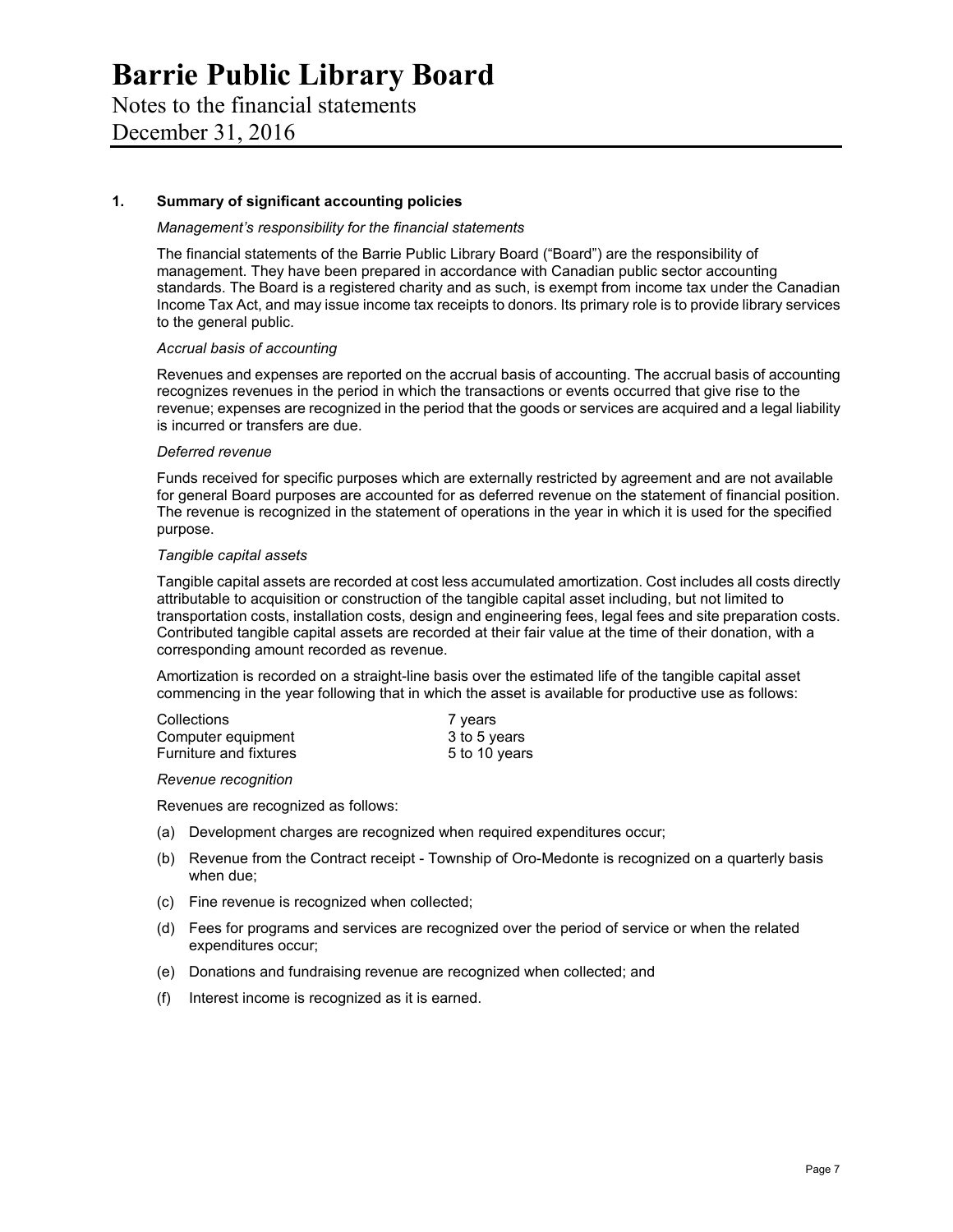#### **1. Summary of significant accounting policies (continued)**

#### *Government transfers*

The City provides funding to the Board for both operating and capital expenditures such as refurbishment, replacement and major repairs and maintenance to the Library buildings. Government transfer payments from the City of Barrie and Provincial grants are recognized in the financial statements in the year in which the payment is authorized and the events giving rise to the transfer occur, performance criteria are met, and a reasonable estimate of the amount can be made. Funding that is stipulated to be used for specific purposes is only recognized as revenue in the fiscal year that the related expenditures are incurred or services performed. If funding is received for which the related expenditures have not yet been incurred or services performed, these amounts are recorded as a liability at year end.

#### *Pension plan*

The Board provides a pension plan to its full-time employees through the Ontario Municipal Employees Retirement System ("the OMERS plan"). The OMERS plan is a multi-employer defined benefit plan which provides pensions for employees of Ontario municipalities, local boards, public utilities and school boards. The OMERS plan is financed by equal contributions from participating employers and employees, and by the investment earnings of the fund. It is not practicable to determine the present value of the Board's obligation or the related current service cost under the OMERS plan as OMERS computes its obligations in accordance with an actuarial valuation in which all the benefit plans are co-mingled and therefore information for individual plans cannot be determined. As a result, the Board accounts for the OMERS plan as a defined contribution plan where contributions to the OMERS plan are recognized as an employee benefit expense in the periods during which services are rendered by employees.

#### *Other employee benefit plans*

The Board provides other future benefits to specified employee groups. These benefits include life insurance, health care benefits, sick days and worker's compensation benefits. The Board has adopted the following policies with respect to accounting for these employee benefits:

(a) The costs of self-insured sick days and other employee future benefit plans are actuarially determined using management's best estimates of salary escalation, retirement ages of employees, accumulated sick days at retirement, insurance and health care cost trends, disability recovery rates, long-term inflation rates and discount rates.

For self-insured other employee benefits that vest or accumulate over the periods of service provided by employees such as insurance, dental and medical benefits for retirees, or certain sick leave amounts, the cost is actuarially determined using the projected benefit method prorated on services. Under this method, the benefit costs are recognized over the expected average service life of the employee group. Any actuarial gains and losses related to the past service of employees are amortized over the expected average remaining service life of the employee group.

For self-insured benefit obligations that arise from specific events that occur from time to time, such as long-term disability, the cost is recognized in the year in which it occurs.

(b) Vacation and lieu time entitlements are accrued for as entitlements are earned.

#### *Use of estimates*

The preparation of financial statements in accordance with Canadian public sector accounting standards requires management to make estimates and assumptions that affect the reported amounts of assets and liabilities at the date of the financial statements, and the reported amounts of revenues and expenses during the reporting period. The principal estimates in the preparation of the financial statements are the employee future benefits payable and the useful life of tangible capital assets. Actual results could differ from management's best estimates as additional information becomes available in the future.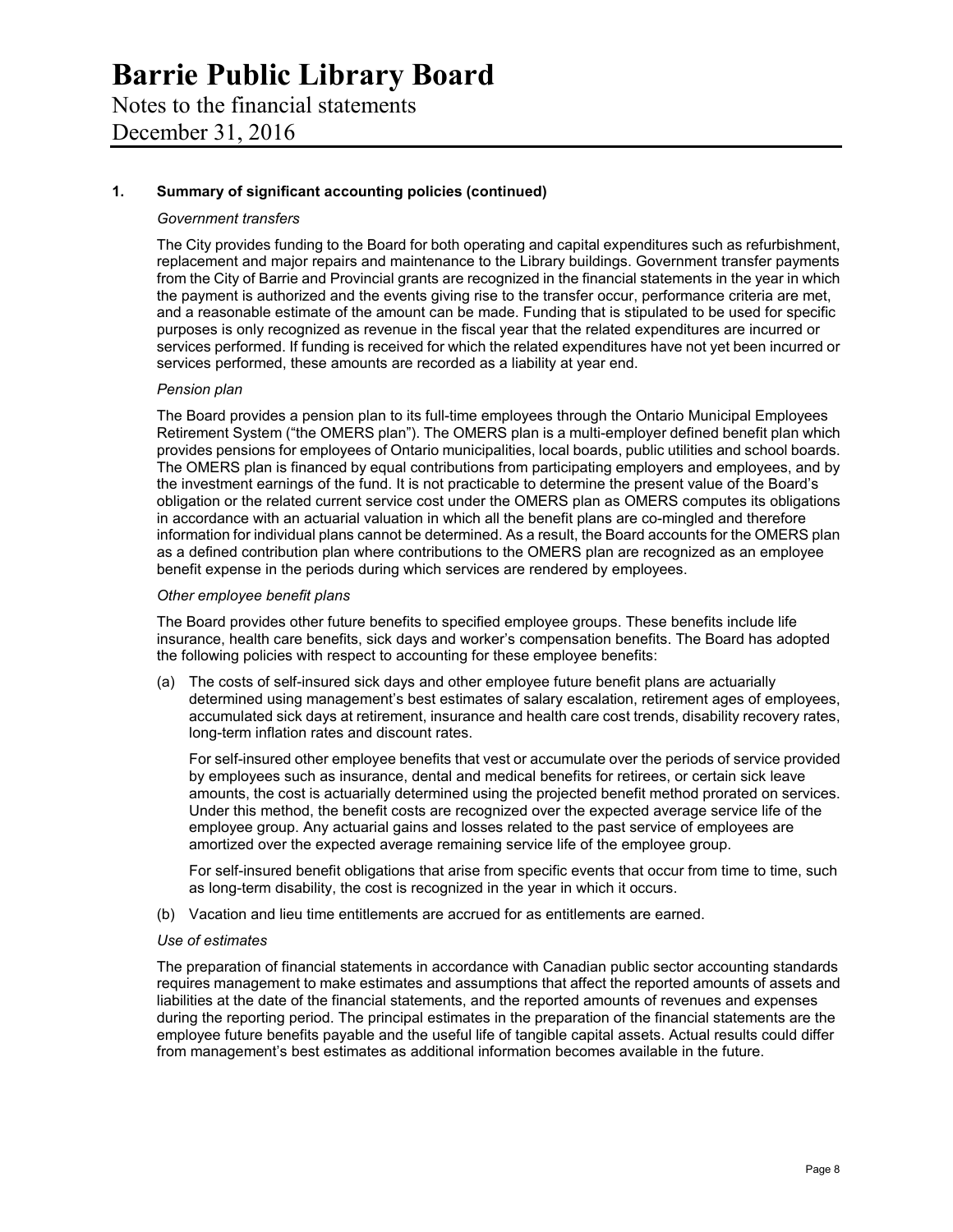# Notes to the financial statements

December 31, 2016

### **2. Due from the Corporation of the City of Barrie**

The following table summarizes the transactions and balances with the Corporation of the City of Barrie for the year:

|                           | 2016      | 2015      |
|---------------------------|-----------|-----------|
|                           | \$        | \$        |
|                           |           |           |
| Revenue                   |           |           |
| Municipal operating grant | 7,307,319 | 6,926,612 |
| Development charges       | 50,000    | 170,000   |
|                           | 7,357,319 | 7,096,612 |
|                           |           |           |
| Expenses                  |           |           |
| Facility expenses         | 704,651   | 706,365   |

The balance due from the Corporation of the City of Barrie in the amount of \$1,568,608 (2015 - \$1,104,094) is non-interest bearing, unsecured, with no fixed terms of repayment and has arisen from the transactions listed above and amounts received or paid on behalf of the Barrie Public Library Board. The transactions are measured at the exchange amount.

### **3. Employee future benefits liability**

|                                                          | 2016      | 2015     |
|----------------------------------------------------------|-----------|----------|
|                                                          | \$        | \$       |
|                                                          |           |          |
| Retirement gratuity benefit accrued obligation           | 293,720   | 317,711  |
| Post retirement benefits accrued benefit obligation      | 464,709   | 407,415  |
| Sick leave benefits accrued benefit obligation           | 95,790    | 101,577  |
| Unamortized net actuarial loss                           | (37, 736) | (13,685) |
| Employee future benefits liability                       | 816,483   | 813,018  |
|                                                          |           |          |
| Information about post retirement benefits is as follows |           |          |
|                                                          | 2016      | 2015     |
|                                                          | \$        | \$       |
|                                                          |           |          |
| Current year benefit cost                                | 34,990    | 30,299   |
| Interest on accrued benefit obligation                   | 12,212    | 12,629   |
| Amortization of actuarial gain                           | (2,615)   | (5,070)  |
| Employee future benefit expense                          | 44,587    | 37,858   |
|                                                          |           |          |
| Information about compensated absences is as follows     |           |          |
|                                                          | 2016      | 2015     |
|                                                          | \$        | \$       |
|                                                          |           |          |
| Current year benefit cost                                | 35,100    | 29,283   |
| Interest on accrued benefit obligation                   | 11,447    | 13,130   |
| Amortization of actuarial loss                           | 4,200     | 2,589    |
| Employee compensated absences expense                    | 50,747    | 45,002   |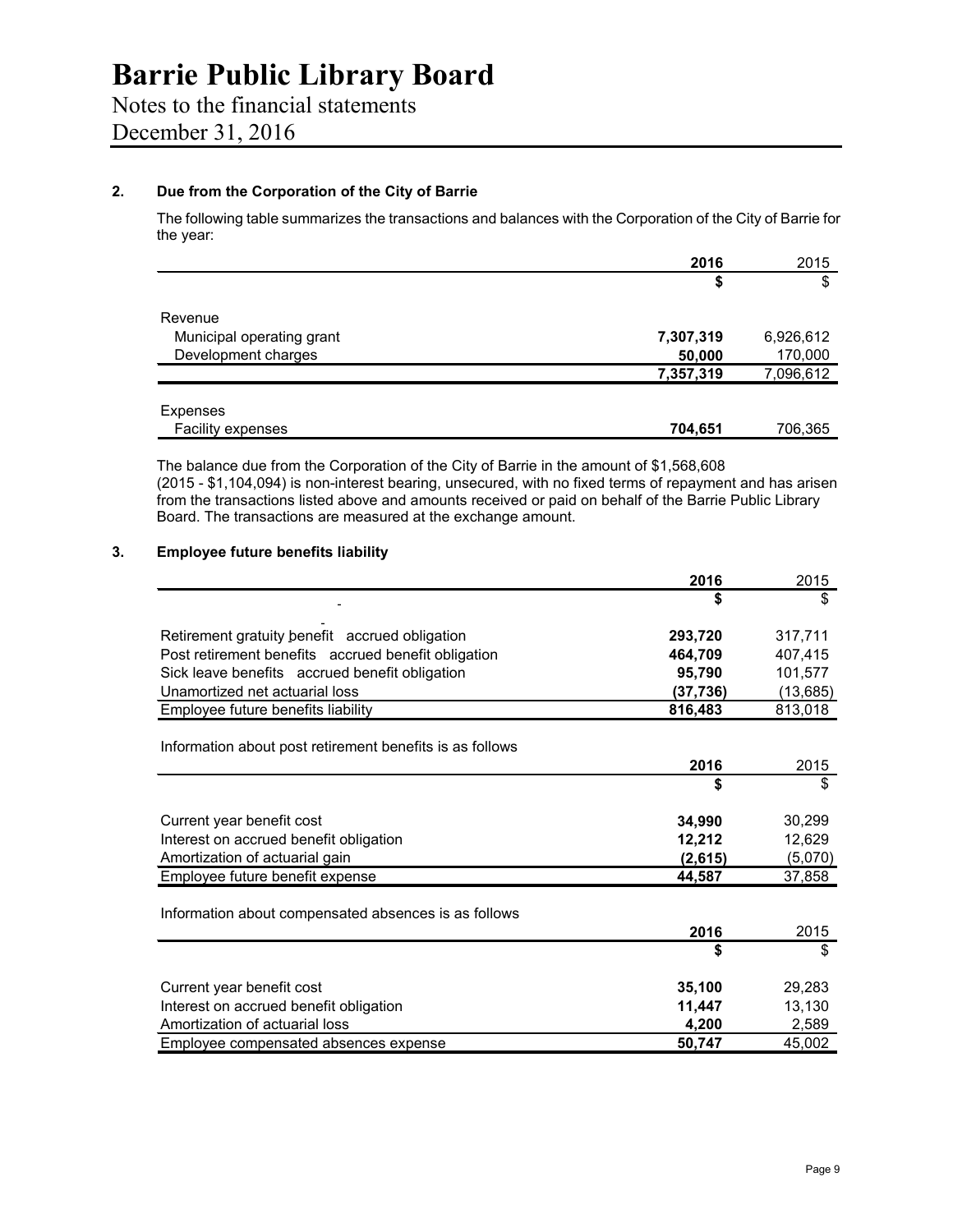#### **3. Employee future benefits liability (continued)**

The Board has established reserves to mitigate the future impact of the sick leave obligation as detailed on the schedule of reserve in Note 5. The balance of the sick leave reserve is \$149,483 (2015 - \$139,483).

The amount of benefits paid during the year was \$84,249 (2015 - \$29,200) for compensated absence benefits and \$7,620 (2015 - \$10,620) for post-retirement benefits.

Long-term disability benefits are available to employees as discussed in the significant accounting policies. As of December 31, 2016 there is no liability recorded as the benefits are event-driven and there have not been any events which would indicate a liability is required.

#### *Retirement benefits*

#### *Retirement pay*

Certain groups of employees who retire under the provisions of OMERS are entitled to retirement gratuities. The amount of the gratuities paid at retirement is based on their salary, accumulated sick days, and years of service at retirement. The benefit costs and liabilities recorded are based on an actuarial valuation prepared by an independent firm. The date of the last actuarial valuation was as of December 31, 2014.

#### *Sick leave benefits*

The Board provides paid sick leave that can be carried forward up to a maximum defined by the employee group. The benefit costs and liabilities recorded for these benefits in 2016 are based on an actuarial valuation prepared by an independent firm. The date of the last actuarial valuation was as of December 31, 2014.

The accrued benefit obligations for the Board's employee future benefit plans as at December 31, 2016 are based on actuarial extrapolations for accounting purposes as at December 31, 2016. These actuarial valuations were based on assumptions about future events. The economic assumptions used in these valuations are the Board's best estimates of expected rates of:

|                                         | 2016        | 2015                  |
|-----------------------------------------|-------------|-----------------------|
|                                         | %           | $\frac{0}{0}$         |
| Expected future inflation rates         | 2.0         | 2.0                   |
| Expected wage and salary increases      | 2.5         | 2.5                   |
| Discount on accrued benefit obligations | 2.6         | 29                    |
| Health care costs escalation            | 4.0 to 8.5  | 4.0 to 8.5            |
| Dental costs escalation                 | 3.5 to 4.25 | $3.5 \text{ to } 4.5$ |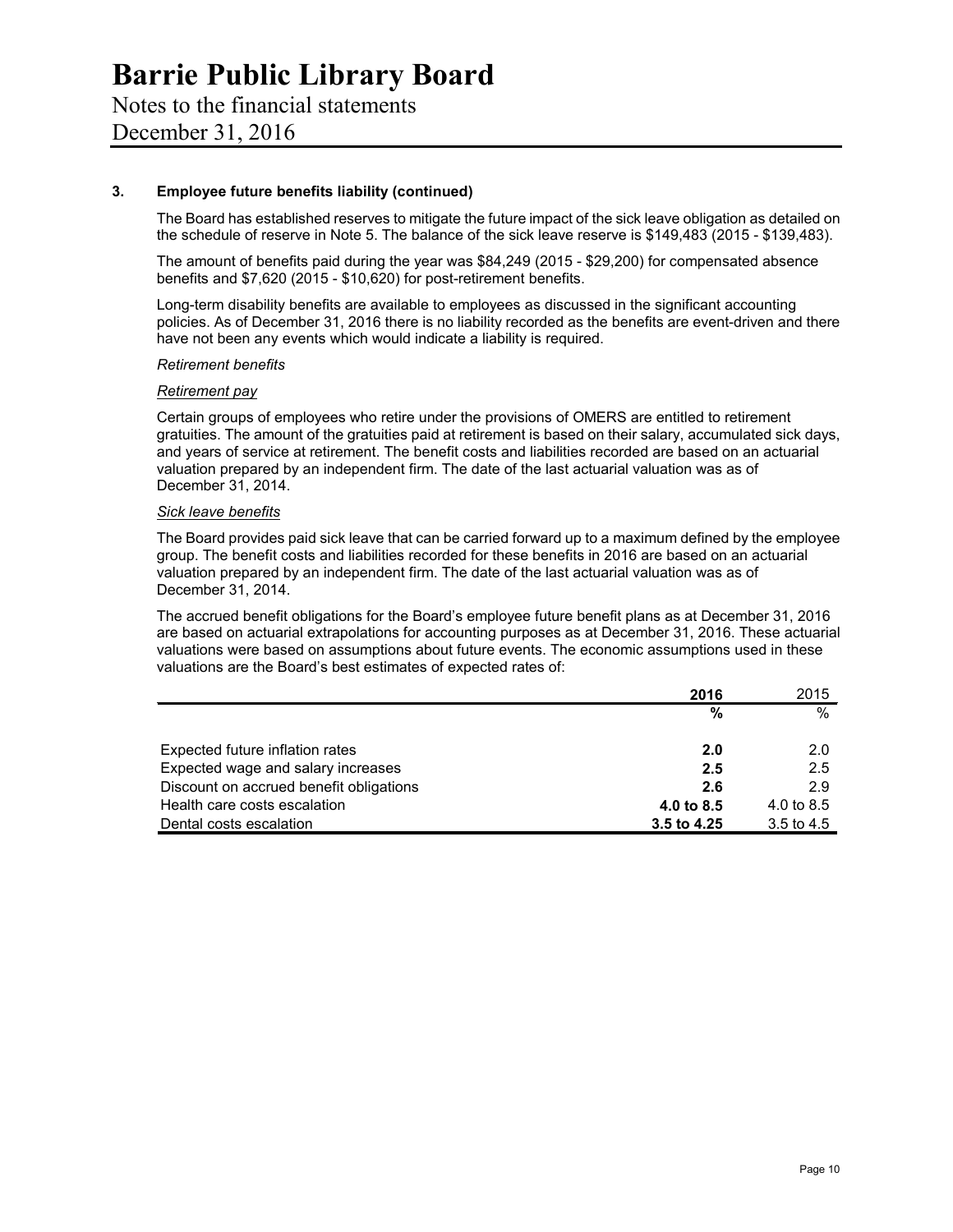Notes to the financial statements

December 31, 2016

### **4. Tangible capital assets**

|                                       |                    |                 | <b>Furniture</b> |           |
|---------------------------------------|--------------------|-----------------|------------------|-----------|
|                                       |                    | <b>Computer</b> | and              | 2016      |
|                                       | <b>Collections</b> | equipment       | fixtures         | Total     |
|                                       | \$                 | \$              | \$               | \$        |
| Cost, beginning of year               | 6,581,633          | 286,806         | 1,458,431        | 8,326,870 |
| Additions                             | 655,032            | 177,128         | 167,739          | 999,899   |
| Less: disposals                       | 482,998            | 94,783          | 30,879           | 608,660   |
| Cost, end of year                     | 6,753,667          | 369,151         | 1,595,291        | 8,718,109 |
| Accumulated amortization,             |                    |                 |                  |           |
| beginning of year                     | 2,993,032          | 146,435         | 423,595          | 3,563,062 |
| Amortization                          | 874,348            | 66,011          | 140,079          | 1,080,438 |
| Less: disposals                       | 482,998            | 94,783          | 30,879           | 608,660   |
| Accumulated amortization, end of year | 3,384,382          | 117,663         | 532,795          | 4,034,840 |
| Net carrying amount, end of year      | 3,369,285          | 251,488         | 1,062,496        | 4,683,269 |

|                                       |             |           | <b>Furniture</b> |           |
|---------------------------------------|-------------|-----------|------------------|-----------|
|                                       |             | Computer  | and              | 2015      |
|                                       | Collections | equipment | fixtures         | Total     |
|                                       | \$          | \$        | \$               | \$        |
|                                       |             |           |                  |           |
| Cost, beginning of year               | 6,273,488   | 240,822   | 1,430,896        | 7,945,206 |
| Additions                             | 766,519     | 93.610    | 127,975          | 988,104   |
| Less: disposals                       | 458.374     | 47,626    | 100.440          | 606.440   |
| Cost, end of year                     | 6,581,633   | 286,806   | 1,458,431        | 8,326,870 |
|                                       |             |           |                  |           |
| Accumulated amortization,             |             |           |                  |           |
| beginning of year                     | 2,617,561   | 127,665   | 393,666          | 3,138,892 |
| Amortization                          | 833,845     | 66,396    | 130,369          | 1,030,610 |
| Less: disposals                       | 458.374     | 47.626    | 100.440          | 606.440   |
| Accumulated amortization, end of year | 2,993,032   | 146,435   | 423,595          | 3,563,062 |
| Net carrying amount, end of year      | 3.588.601   | 140.371   | 1,034,836        | 4.763.808 |

### **5. Accumulated surplus**

The Board aggregates its accumulated surplus into the following categories:

|                                        | 2016        | 2015        |
|----------------------------------------|-------------|-------------|
|                                        | \$          | \$          |
| Investment in tangible capital assets  | 4,683,269   | 4,763,808   |
| Unallocated                            | (1,510,791) | (1,568,567) |
| Reserves                               |             |             |
| Vested sick leave benefits reserve     | 149.483     | 139,483     |
| Future capital expenditures reserves   | 1,735,493   | 1,496,887   |
| Future collection acquisitions reserve | 333,626     | 330,308     |
|                                        | 5,391,080   | 5,161,919   |